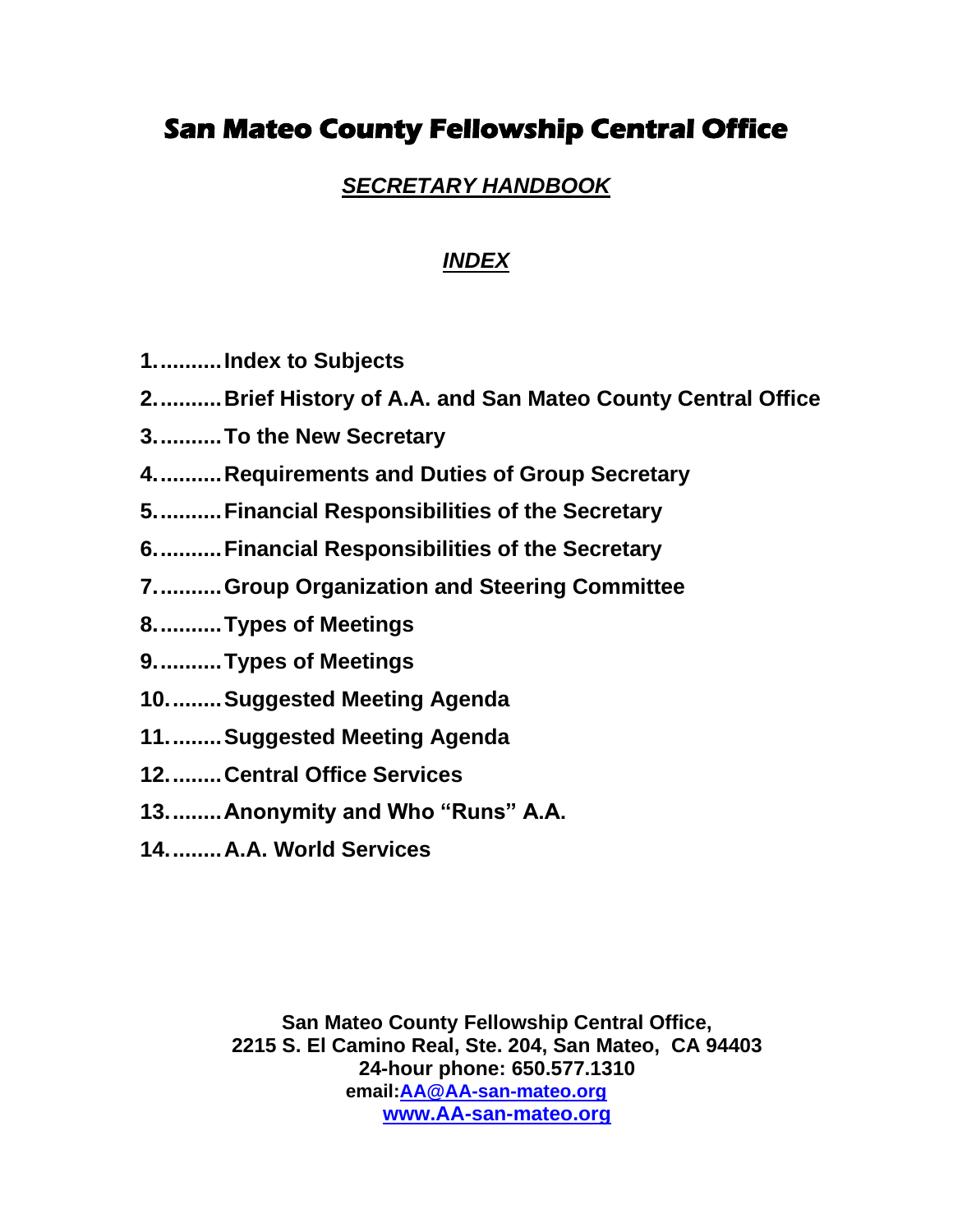### **BRIEF HISTORY OF A.A.**

Our first members in A.A. were Bill W. and Dr. Bob S., whose meeting in Akron, Ohio in 1935 led to the formation of the fellowship as we know it today.

Bill W. had been a successful New York stockbroker who had been given up as a "hopeless" drunkard. While hospitalized in the fall of 1934, he underwent an experience which seemed to release him from the compulsion to drink. He talked to other alcoholics, trying to help them, but none stopped drinking.

In Akron, on a business trip the following spring, Bill again felt the need to talk with another alcoholic. He was introduced to Dr. Bob, a well-known surgeon whose practice had been seriously affected by his drinking and who had sought many ways to solve his problem.

The two men noted that their own desire to drink disappeared when they tried to share their recovery experience with other alcoholics. The chain reaction resulting from this discovery has been responsible for the consistent growth of the A.A. movement. Dr. Bob died in 1950 and Bill W. in 1971. You can find their stories in the Big Book -- "Alcoholics Anonymous". Their legacy is our lifesaving fellowship.

#### **SAN MATEO COUNTY CENTRAL OFFICE HISTORY**

When A.A. was pioneering in San Mateo County, our only contact with the sick alcoholic was a small advertisement in the Personal column of the San Mateo Times. As we grew in numbers, it was decided that we needed a facility that would render fast response to appeals for assistance and an answering service was employed, which enables our 12th Step workers to contact applicants within a short period of time.

in 1962 we realized that A.A. on the Peninsula had "come of age" and that consideration should be given to opening a Central Office somewhere in this area in order to render a more direct personal service to those who desired information or assistance. Therefore, our Central Office was opened October 1, 1962 with the financial support of ten groups.

Every year we handle a large number of calls for help from alcoholics or members of their families. This is one of the principal advantages of a Central Office.

It is essential that your San Mateo County Fellowship Central Office receive adequate financial and moral support of all A.A. groups and members in the county so that it may continue to support the A.A. program for the alcoholic who lives, works, or visits here. As of 1995, the San Mateo County Fellowship of Alcoholics Anonymous serves over 300 Groups and Meetings.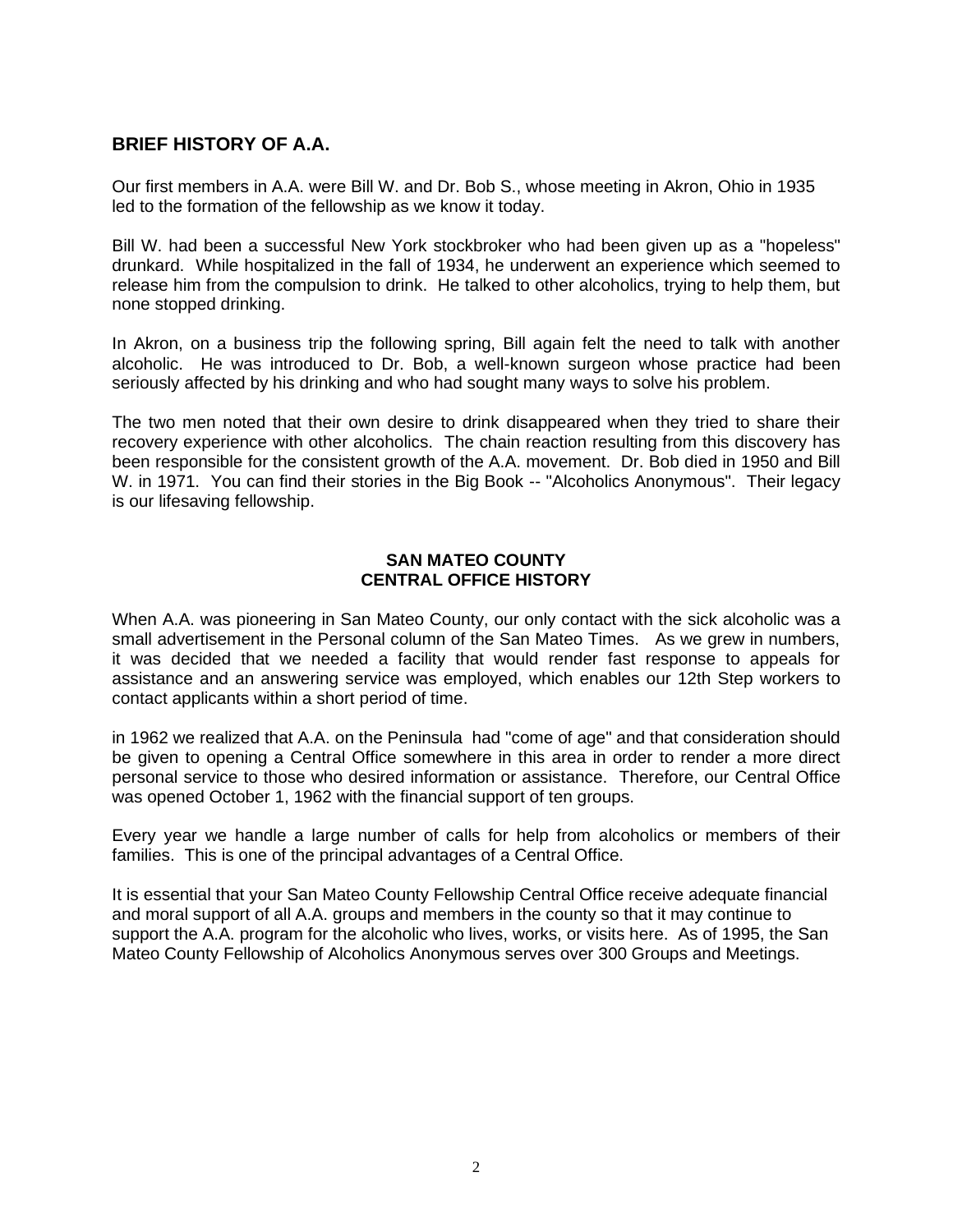# **TO THE NEW SECRETARY**

Congratulations on being elected secretary of your group. It can be a wonderful and rewarding experience for you.

This handbook is designed to answer any questions you may have about your specific responsibilities as secretary of the group and about A.A. in general.

Action is the magic word to insure sobriety.

Never hesitate to ask for help from Central Office, and don't forget Tradition 2, which says:

"For our group purpose there is but one ultimate authority -- a loving God as He may express himself in our group conscience. "Our leaders are but trusted servants; they do not govern."

When you find it's time to pass this work of love on to your successor, please make his or her appointment known to the San Mateo Central Office by phoning (650) 577.1310, so that they may be welcomed. Our fax number is (650) 577.1385, and our web site contains a trusted servant form. [www.AA-san-mateo.org.](http://www.aa-san-mateo.org/) We also have an e-mail address: email: [AA@AA-san-mateo.org.](mailto:AAsanmateo@AA-san-mateo.org)

If your successor happens to be a secretary for the first time, you will want to be available to them for the first few meetings of their term, or if you're eager to try other meetings during that time, leave your phone number with the new secretary.

It is recommended that new secretaries have at least six months of continuous sobriety, when assuming the responsibilities of Group Secretary.

Part of the responsibility of the rotating secretary is to PASS IT ON. Rotation is one of the important principles in the structure and operation of a local group (and, indeed, throughout the fellowship).

It means simply that A.A.s shy away from the idea of an individual, no matter how competent, serving too long as a group officer or member of a service committee. The suggested term of office for Group Secretary is six months; for co-secretaries, one year. In A.A., it's the program, not the personalities that count.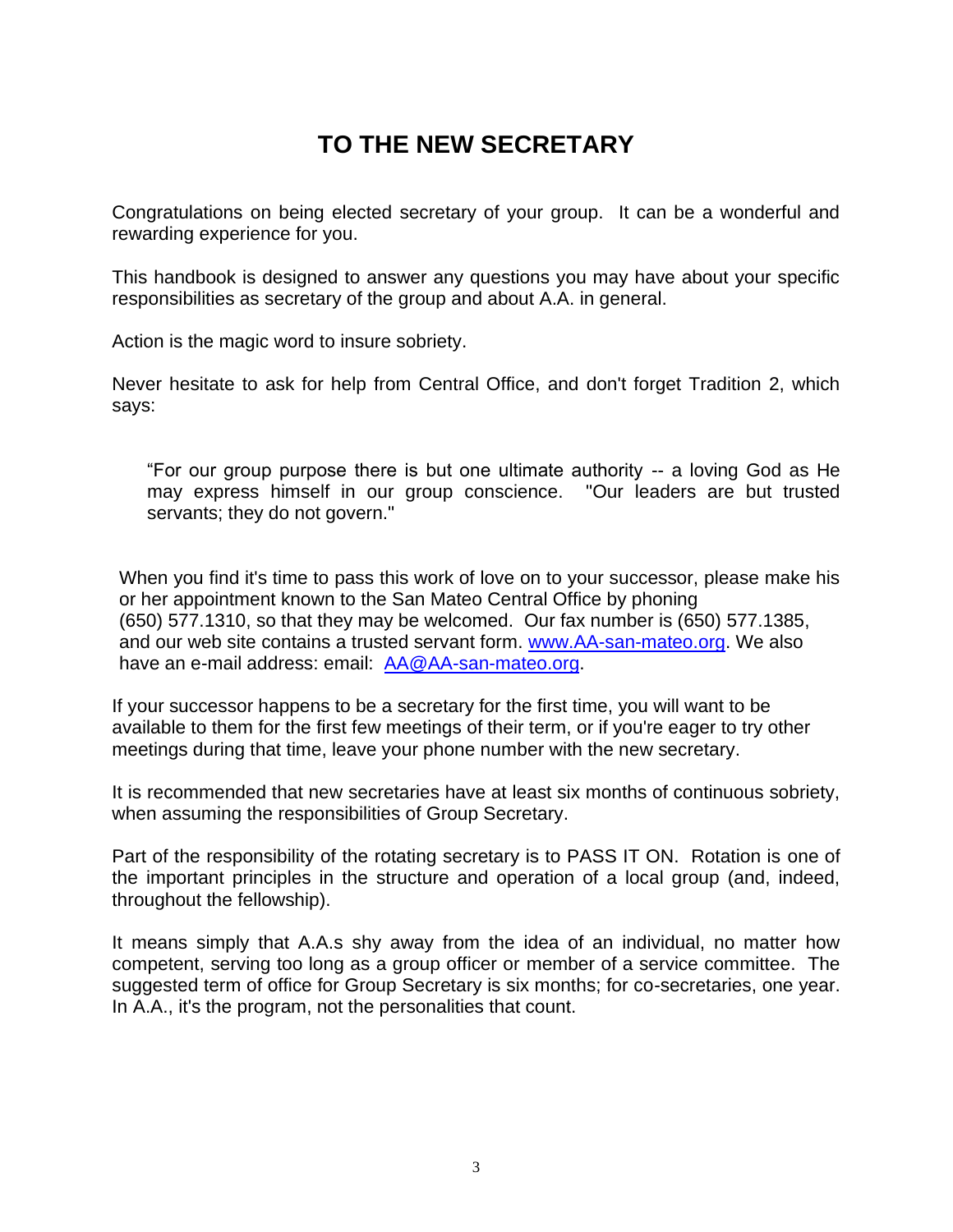## **REQUIREMENTS AND DUTIES OF A GROUP SECRETARY**

A group Secretary should have at least six months of continuous sobriety; be free to attend all meetings during the recommended term of officer and to be early at the meeting place to insure it is properly "set up" -- coffee made, arrange bulletins in order by number, etc.

- 1. Start and close all meetings on schedule.
- 2. Obtain chairperson in advance (Speaker and Speaker Discussion meetings). Speakers should be advised in advance of the type of meeting and A.A.'s primary purpose.
- 3. Before the meeting starts, select members to read "How it Works", "Traditions" and other Group approved readings.
- 4. Have books and literature available and on display.
- 5. Make A.A. related announcements -- Request reports from Treasurer, Delegate, GSR, and H&I representatives on a regular basis.
- 6. Facilitate Group business matters (oversee elections, group consciences, etc.)
- 7. See that collection baskets are passed around the room and are returned to the secretary.
- 8. Make sure that facilities are clean and dishes put away after meeting. Turn off lights.
- 9. Maintain good relations with the landlord, and insure that the rent is paid on time.

# **A SPECIAL NOTE TO GROUP SECRETARIES**

The Group Secretary is responsible for maintaining orderly conduct of the meeting. Should a disturbance arise during the meeting, the secretary should stand and perhaps say something like this: "Pardon me, but I think we should continue with the general discussion. Perhaps we can discuss this after the meeting. "A good secretary should never interrupt the discussion to interject his or her own thoughts. He/she seldom participates in the discussion unless the group is small and time is plentiful.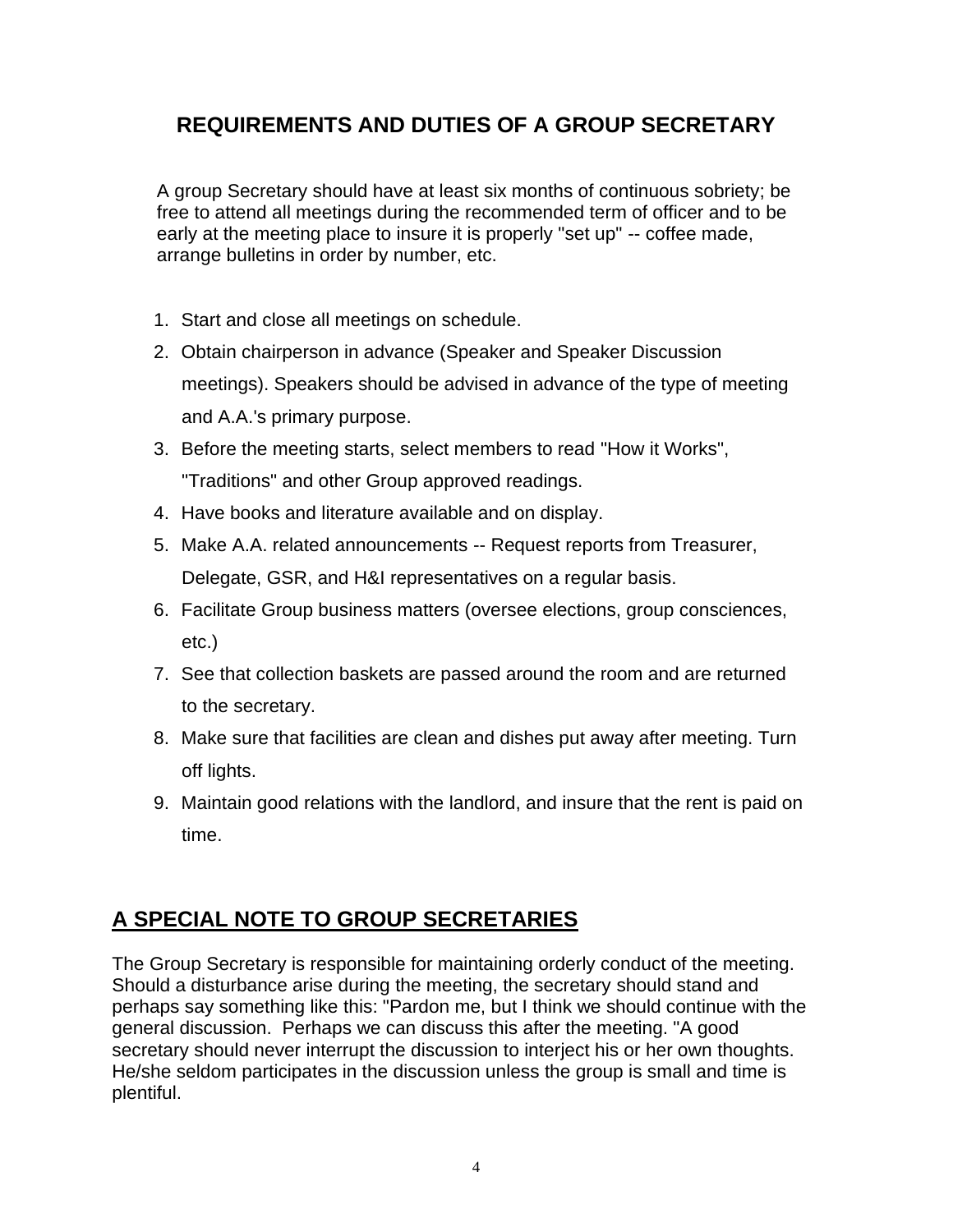## **FINANCIAL RESPONSIBILITIES OF THE GROUP SECRETARY**

For the peace of mind and protection of the secretary from any criticism, it is suggested that each group have a treasurer. Suggested continuous sobriety of a Treasurer should be 2 years and willingness to serve a 2 year term.

If your group does not have a treasurer, then this is an important part of your job as secretary.

### **TREASURER**

It is highly desirable to keep a simple but formal record of funds received, costs and disbursements of monies. This serves as a record to assist your memory and as a point of pride to the group with respect to their contributions. A regular financial report should be made to the group. After each meeting, take a few minutes to make a summary report of contributions received and expenses.

At the end of each month, make a monthly report on forms provided by Central Office and distribute your contributions to the Central Office and GSO in New York and in your district.

A.A. experience has taught us that it is not a good idea for a group to hoard money. The funds should be distributed on a monthly basis. Ask your steering committee about this. Below are suggested contribution distributions found in the A.A. approved pamphlet, "Self-Supporting Through Your Own Contributions":

- **FIRST:** To your own group Each A.A. group is self-supporting. This means you must pay rent, buy coffee and the refreshments (if any) and attend to all other expenses of the group (like coffee pots, A.A. wall-hanging signs, A.A. books, etc.)
- **SECOND:** To you own area 70% of the remainder of your balance after Group Expenses should be mailed or delivered monthly to the Central Office: **Make checks payable to "San Mateo County Fellowship"**

**San Mateo Central Office 2215 S. El Camino Real, Ste. 204 San Mateo, CA 94403**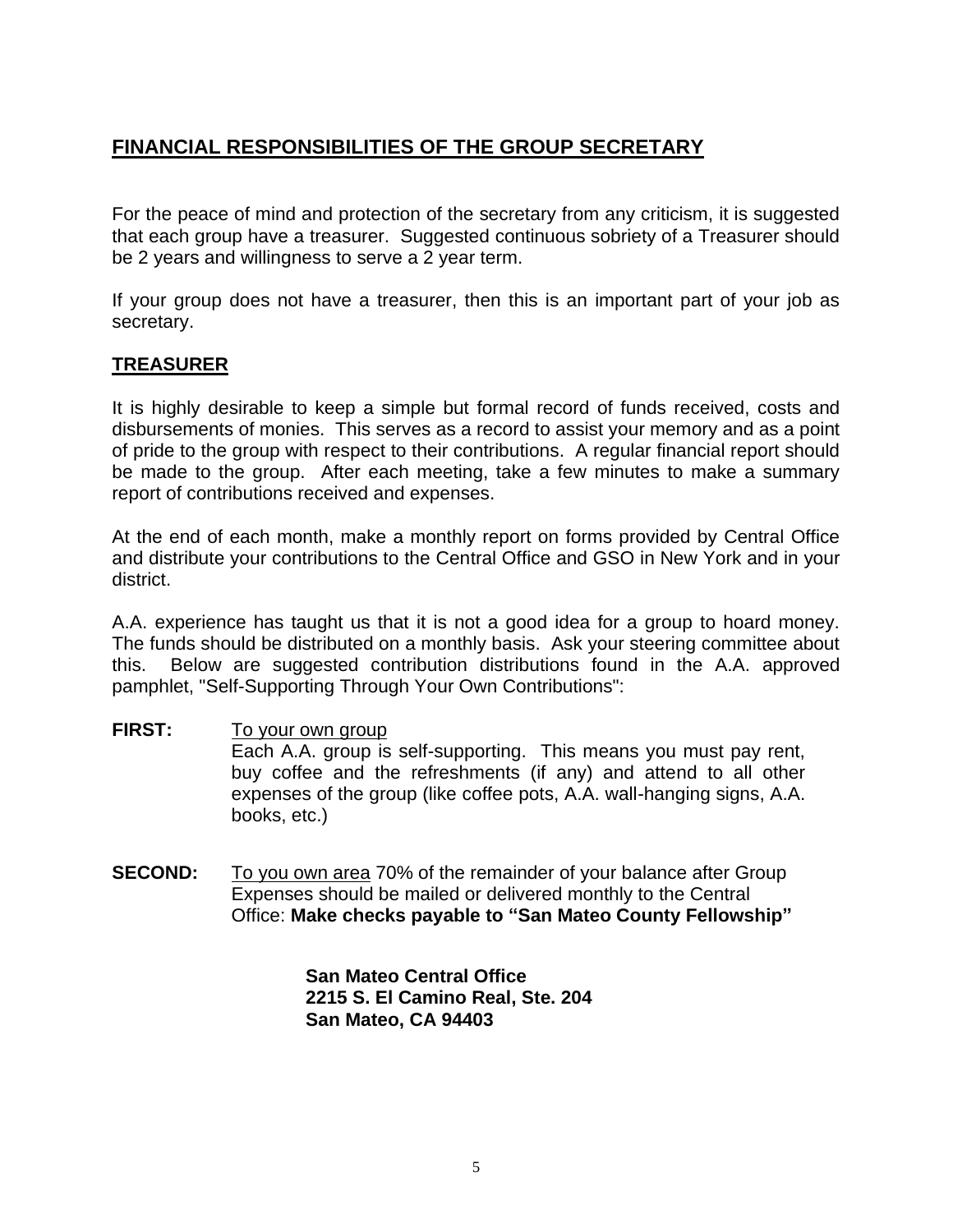## **FINANCIAL RESPONSIBILITIES OF THE GROUP SECRETARY (continued)**

**THIRD:** To the General Service Office The services provided by General Service Office (GSO) in New York and your district are important. 20% of the remainder of your balance should be mailed to:

> **General Service Office P.O Box 2407 James A Farley Station New York, NY 10116-2407**

### **IMPORTANT: Make check payable to : "General Fund"**

**FOURTH:** To your Area Committee: Your contribution supports Area Assemblies, Delegate's expenses, Public Information and Cooperation with the Professional Community and Institutions work. 5% to:

> **California Northern Coastal Area P. O. Box 884222 San Francisco, CA 94188-4222**

**Make checks payable to "CNCA06"**

**FIFTH:** To your District: Your contribution supports District communication with groups, providing group conscience at an assembly level and serving as a link between Area delegates and GSR's. Send 5% to:

> **District 5 - San Mateo County P.O. Box 6332 San Mateo, CA 94403**

> **Make Checks Payable to "AA District 5 of San Mateo"**

**H&I:** Send contributions to: **H&I P.O. Box 192490 San Francisco, CA 94119-2490**

**NOTE: Never send cash in the mail!**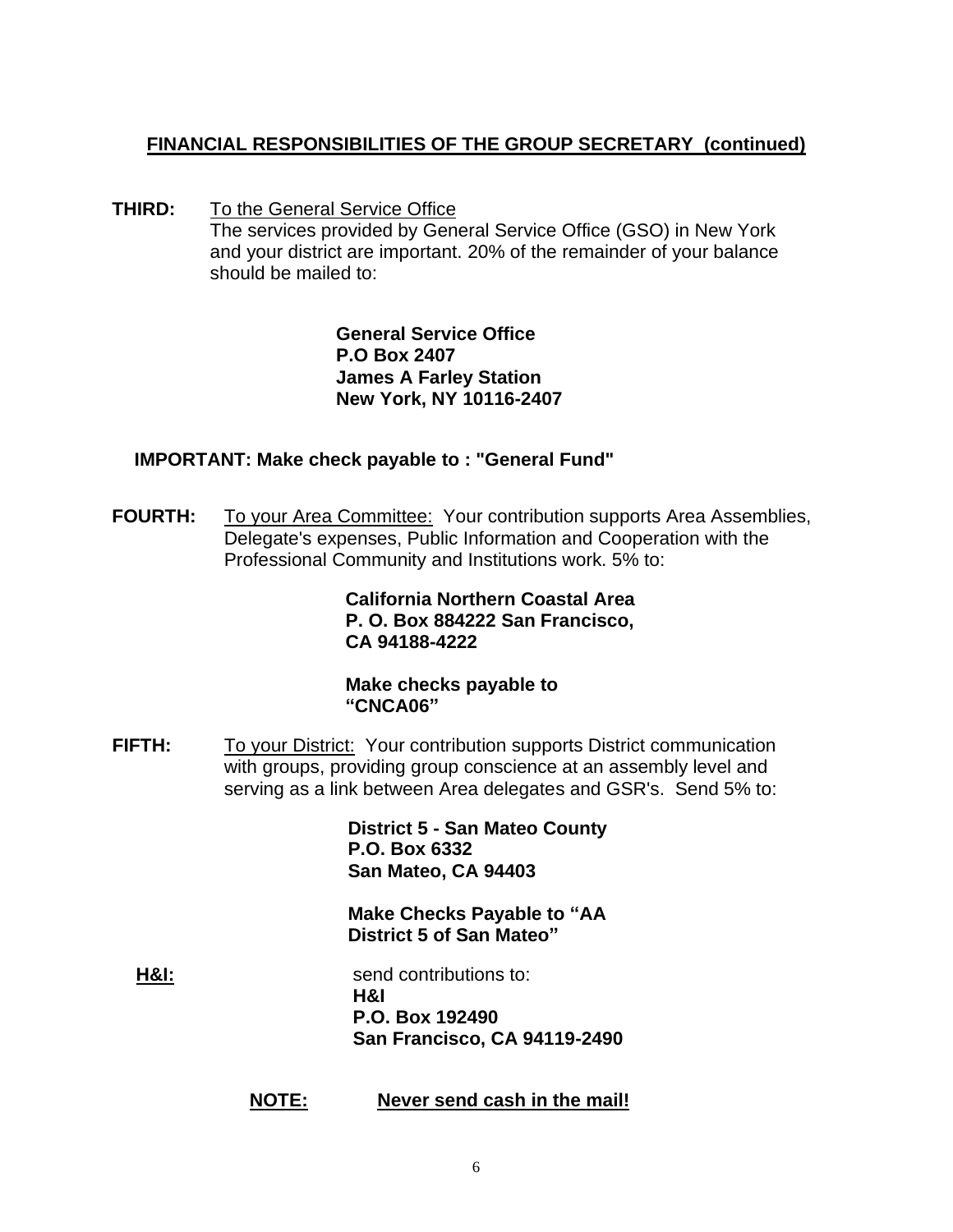#### **GROUP ORGANIZATION**

Each A.A. Group is autonomous except in matters affecting other groups or A.A. as a whole, therefore the type of Group Organization is usually determined by the group conscience.

The following suggested Group Organization is based on the experience of many successful groups and should be used as a guide to establish an organization best suited for your group. The size of your group and type of meeting your members may help to determine the organization required.

**Steering Committee Secretary (**Some groups also have a co-secretary) **Treasurer GSR General Service Representative to the District Committee**  (and alternate) **Delegate to Central Office Delegates Committee** (and alternate) **Grapevine Representative Greeters** to welcome newcomers and members to meetings **Coffee maker and coffee servers Literature** person to obtain books and literature for the group **Hospitals & Institutions Committee Representative** People to set up and take down chairs, tables, etc. Dish washers and dryers when necessary. Program Chairperson or Speakers Committee to get speakers.

Consideration should be given as to who will provide these services when a person delegated for any such service is unable to assume responsibilities.

#### **STEERING COMMITTEE**

The steering committee serves the group by providing convenient, experienced cross section of group membership to whom problems of the group can be referred and for handling "policy questions" that may arise within the group. It does not represent management of a group; no individual or committee can do that.

The steering committee may be comprised of the GSR, present and past secretaries, treasurer and other concerned members of the group. Individual groups may set certain sugested minimum of sobriety for members of steering committees, normally one year's sobriety.

Based on the experience of a number of groups, here is a guide on how large your steering committee should be:

| <b>Members in Group</b> | <b>Steering Committee</b> |
|-------------------------|---------------------------|
| 10 to 20                | 3 to 5                    |
| 20 to 40                | 5 or 6                    |
| 0 to 75                 | 6 to 8                    |
| 75 to 100               | 8 or 9                    |
| 125 to 200              | 9 to 13                   |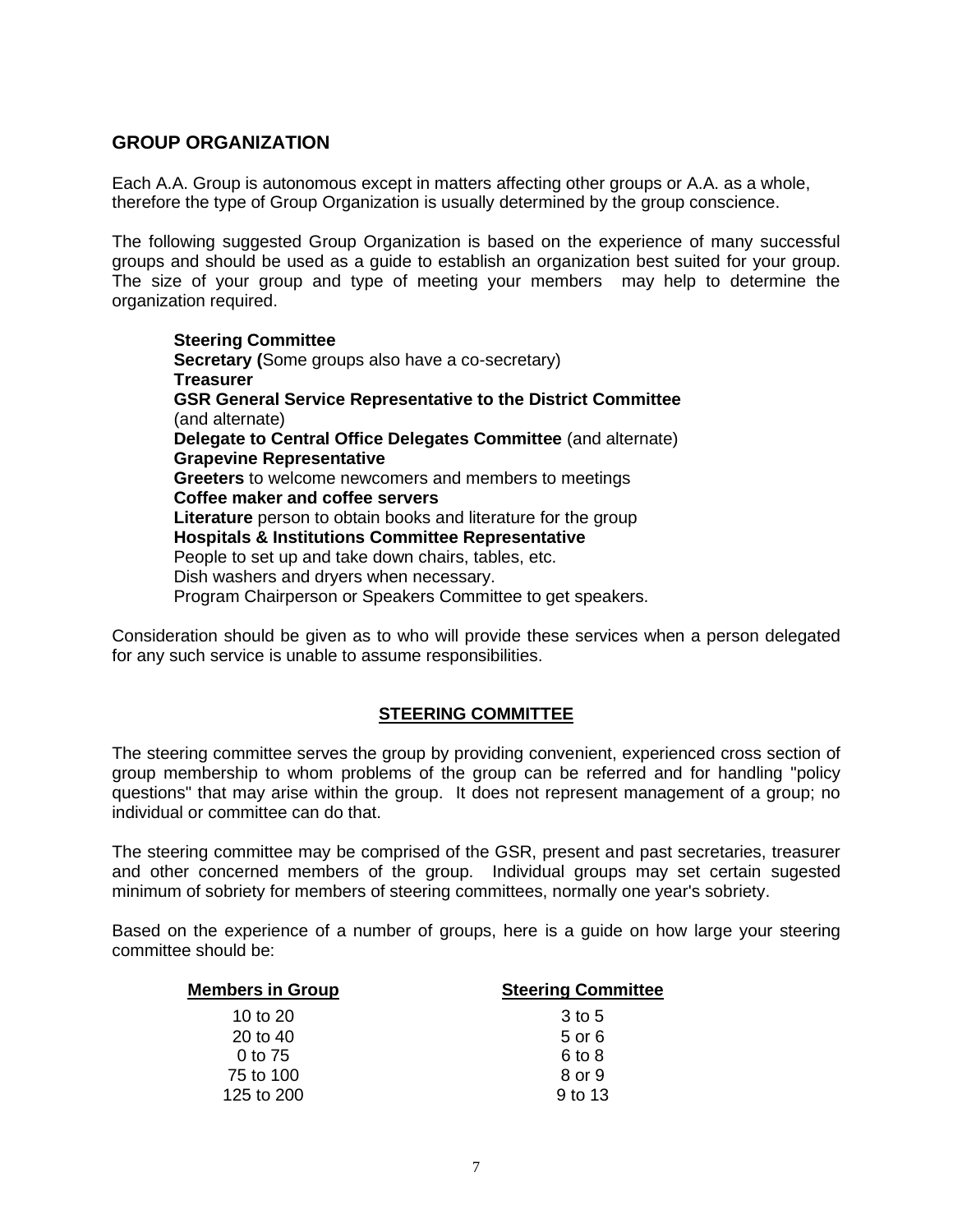## **TYPES OF MEETINGS**

Each Group should determine by "Group Conscience" the type and format for its meetings. Here are some common formats used:

**Speaker Meetings:** The secretary opens the meeting with the recommended meeting format and then introduces the speaker who shares their experience, strength and hope. It is recommended that speakers have at least six months of continuous sobriety and have an inspiring story of recovery. If the speaker has had addictions other than alcohol, he/she should be requested to emphasize the alcoholism and hold discussion of other addictions to a minimum.

Speakers should be advised in advance of the meeting time and the maximum time they should speak. If a speaker exceeds this time schedule, the secretary should pass a polite note to the speaker advising him or her that the time is up.

**Speaker-Discussion Meetings:** The same general format as speaker meetings, except that the speaker may talk for about half of the time left after the "opening". He/she then selects a topic for discussion, which is related to alcoholism or the A.A. Program.

**Book Study Meetings:** Meetings to review and discuss A.A. books, such as the "Twelve Steps and Twelve Traditions". These meetings are usually opened in the same manner as "Speaker" and "Speaker-discussion" Meetings, but instead of a speaker the Secretary arranges to have an A.A. member who understands the topic under discussion at that meeting, lead the discussion as chairperson.

It is suggested that as many members as possible participate in the reading and discussion of the topic being considered. For this reason, it is suggested the chairperson briefly qualify as an alcoholic and then share his/her overall thoughts on the subject under consideration.

Usually a copy (or copies) of the book being discussed is passed around the room and each member present is given an opportunity to read one or two paragraphs (the number of paragraphs to be read should be announced at the beginning of the meeting) until the chapter is completed.

After the chapter has been read, the chairperson will usually ask for volunteers or will call on members to explain their understanding of, or experiences with the subject being considered.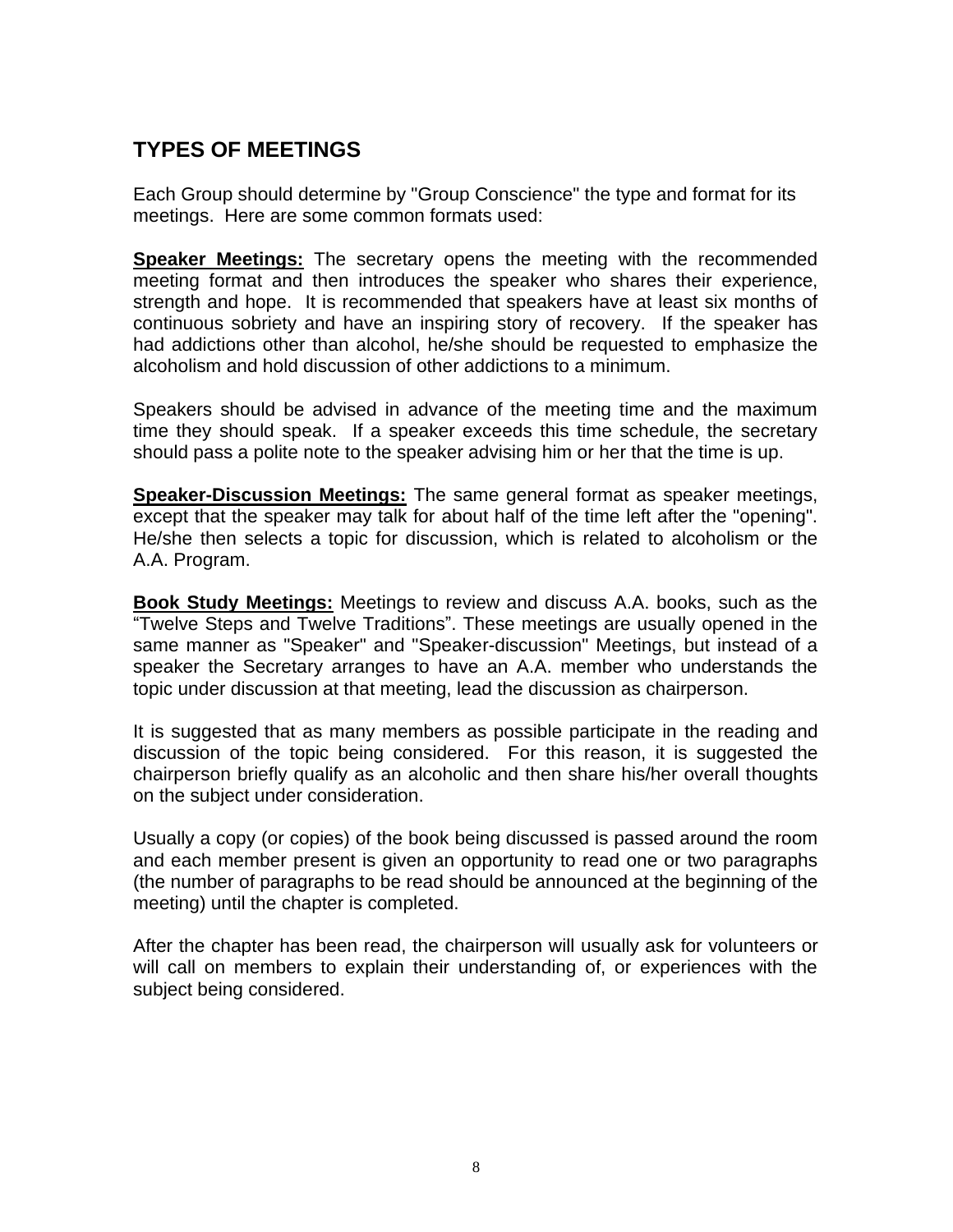### *TYPES OF MEETINGS (continued)*

**Discussion Only Meetings:** Same opening format used by other meetings. Then the secretary or chairperson asks the group if they have a subject related to alcoholism or A.A. they would like to discuss. If such a topic is suggested, it will be used, otherwise the secretary or chairperson will announce a subject to be discussed. The members will then discuss the topic or other subjects related to alcoholism for the balance of the meeting.

**Special Interest Meetings:** A.A. members who have special interests sometimes start special interest groups, such as doctors, lawyers, women only, airline pilots, men's stag, teenage, pre-teenage, gay, etc. Such special interest groups are neither encouraged nor discouraged, however before starting such groups, the members involved should determine if such groups are in the best interest of unity in our A.A. Program as a whole and be governed by the group conscience.

### **Open, Closed and Public Meetings:**

A closed meeting is for A.A. members, or for those who "have a desire to stop drinking."

An open meeting is for alcoholics, their families and interested friends.

A public meeting is designated to acquaint key people in the community (doctors, clergy, etc.) with the local availability of the A.A. recovery program. An announcement of this type of meeting generally appears in the local newspapers. The meeting is open to the general public and professional people interested in A.A. and alcoholism are especially invited to attend.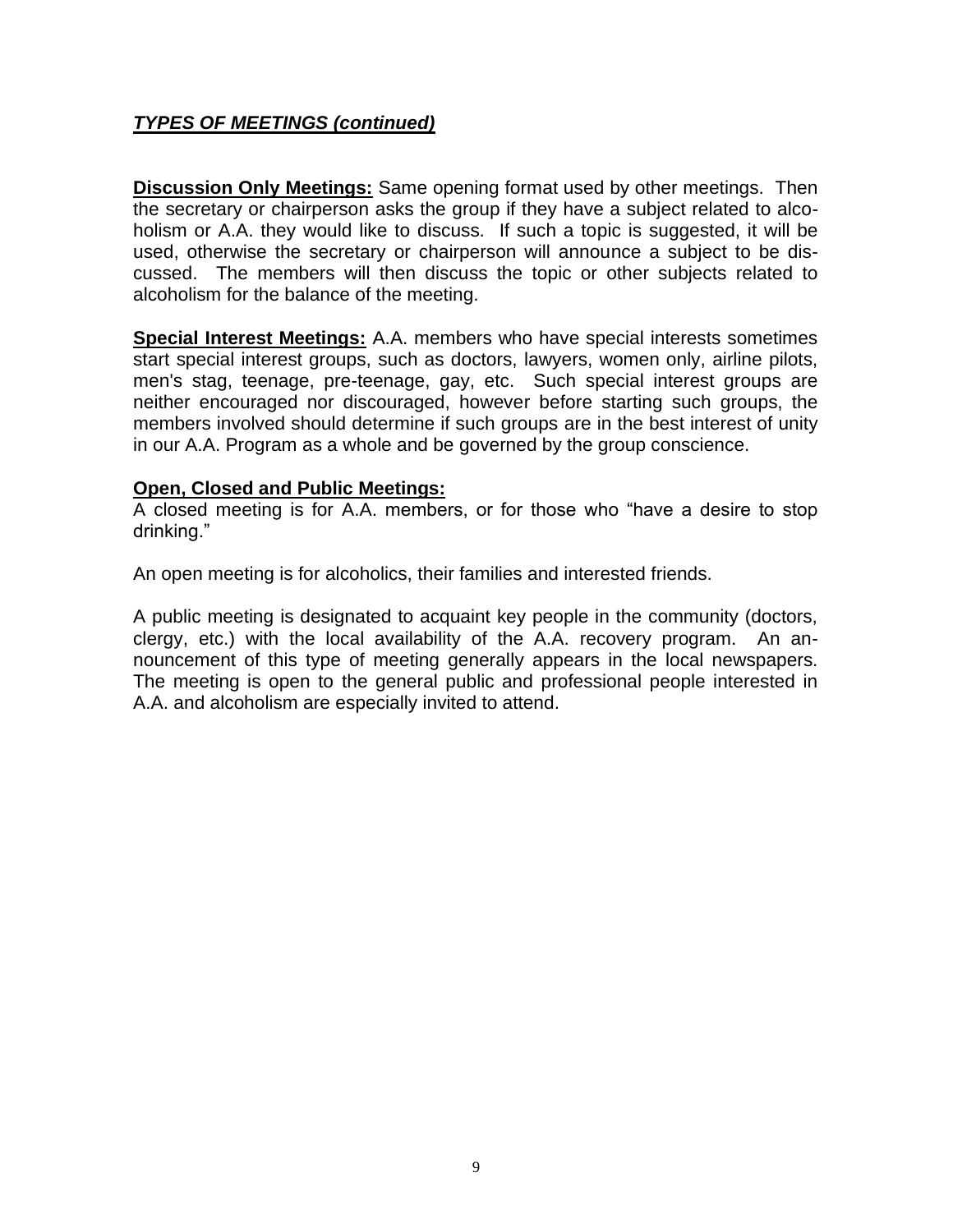# **SUGGESTED MEETING AGENDA**

The order of meetings varies somewhat from area to area, but you can feel safe by following this outline:

- 1. "Good morning/afternoon/evening, ladies and gentlemen. This is the regular open/closed meeting of the \_\_\_\_\_\_\_\_\_\_\_\_\_\_\_\_\_\_\_\_ group of Alcoholics Anonymous. My name is example that is the same in the set of and your set of and your current Secretary/Co-Secretary."
- 2. "Shall we open the meeting with a moment of silence to do with as you wish, followed by the Serenity Prayer."

"God, grant me the serenity to accept the things I cannot change, courage to change the things I can, and the wisdom to know the difference."

3. "I shall now read the definition of Alcoholics Anonymous, taken from our monthly publication, the A.A. Grapevine:"

"Alcoholics Anonymous is a fellowship of men and women who share their experience, strength and hope with each other that they may solve their common problem and help others to recover from alcoholism.

The only requirement for membership is a desire to stop drinking. There are no dues or fees for A.A. membership; we are self-supporting through our own contributions. A.A. is not allied with any sect, denomination, politics, organization or institution; does not wish to engage in any controversy; neither endorses not opposes any causes. Our primary purpose is to stay sober and help other alcoholics to achieve sobriety."

- 4. " will now read the beginning of Chapter 5 of the Big Book." (This may be substituted by the beginning of Chapter 3 or other portion from the Big Book. It is suggested only A.A. approved literature be read.)
	- 5. "\_\_\_\_\_\_\_\_ will read the Twelve Traditions of A.A. which are to the group what the twelve steps are to the individual."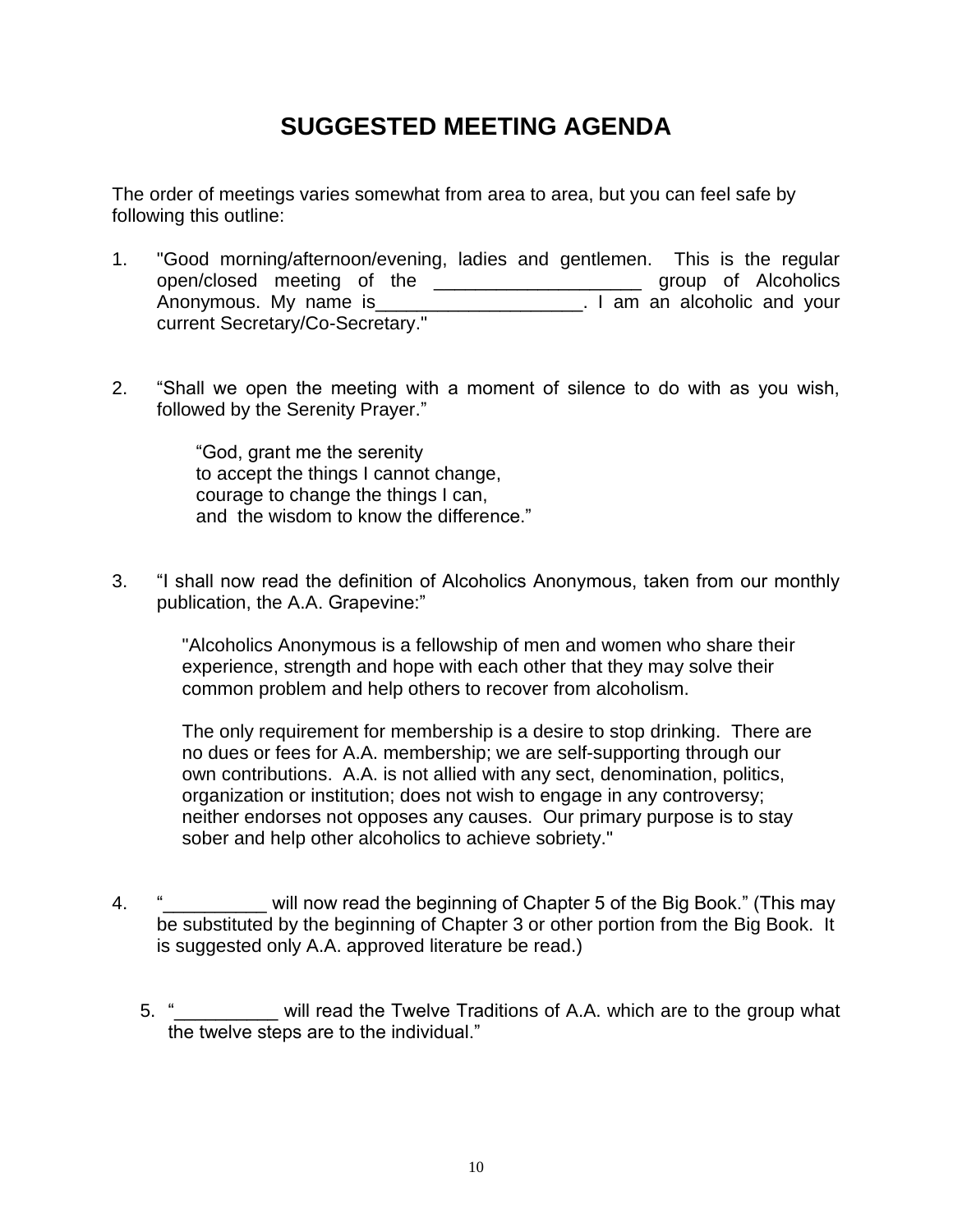# **SUGGESTED MEETING AGENDA**

(continued)

- 6. Ask any new members to introduce themselves by their first names. Explain that this is not to embarrass them; but rather so we may get to know them. (A new member is defined as someone new to the Fellowship or in early sobriety.) You may wish to ask if there are any visitors, any A.A. members attending this meeting for the first time, and if anyone is celebrating an A.A. birthday.
- 7. Ask for announcements from the group pertaining to A.A. Be sure to make your own A.A. announcements about the availability of free literature, books for sale and any other general A.A. announcements. Make sure your delegate to Central Office, GSR, H&I and Grapevine representatives have a opportunity to give a report of their activities, when they have important information to report.
- 8. Introduce the Chairperson (speaker, speaker-discussion meetings).
- 9. The Chairperson conducts the meeting in accordance with the format agreed upon with the secretary.
- 10. Thank the Chairperson after his/her presentation.
- 11. Pass the basket. (The time for passing the basket is optional -- some groups do so before the speaker, some after the speaker or discussion.) Usually the secretary precedes this by saying:

"We have no dues or fees in A.A., but we do pay our own way. In accordance with the Seventh Tradition, your contribution will be appreciated. The money in the basket pays the rent, buys coffee, and helps support General Service and our Central Office."

It is also suggested that the H&I Pink Can should be passed separately from baskets to avoid confusion of support .

12. Close the meeting with the Serenity Prayer or a prayer of your choice for those who wish to do so, if that is the custom of your group.

### **NOTE**:

Make every effort to open and close the meeting on time. Be sure to tell your chairperson what time he/she should finish his/her part of the meeting.

> San Mateo County Fellowship Central Office 2215 El Camino Real, Ste. 204, San Mateo, CA 94403 24-hour phone: 650.577.1310 email[:AA@AA-san-mateo.org](mailto:AA@AA-san-mateo.org) [www.AA-san-mateo.org](http://www.aa-san-mateo.org/)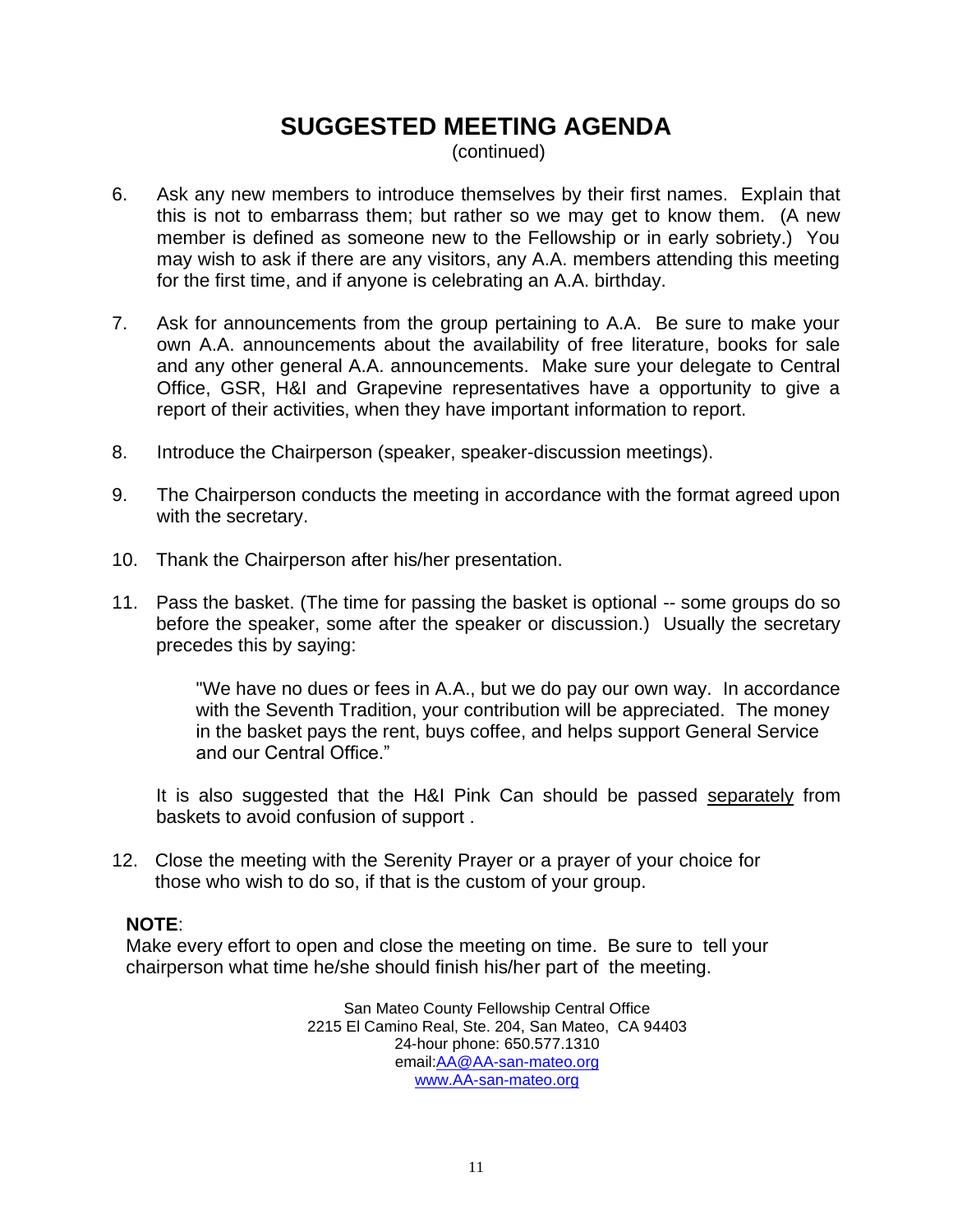# **SAN MATEO COUNTY CENTRAL OFFICE SERVICES**

Our Central Office is a service office for Alcoholics Anonymous…

- Maintains A.A. listings in the area telephone books.
- Maintains and prints a schedule of A.A. meetings in San Mateo County.
- Maintains a web site of AA meetings www.aa-san-mateo.org
- Answers telephone calls for help and routes these calls to volunteer "Twelfth-Step" workers; maintains an answering service for calls "after office hours".
- Answers all letters for help, sending along pertinent information and literature.
- Assists groups by making A.A. books, literature and supplies, such as this handbook available on a local basis.
- Serves as a public relations office for A.A. in the community.
- Serves as a clearinghouse of information relating to all participating groups, issues bulletins, reports, significant group activities, special events of area-wide interest, changes in group secretaries, etc.
- Sponsors an Annual Anniversary Dinner for our service area.
- May publish and distribute literature containing special interpretations of the A.A. Program (such as this handbook).
- Maintains up-to-date listings of all group meetings ; the time and location of each and publishes meeting schedules.
- Central Office is supported **solely** by the groups it serves and by members of AA.
- The address of our Central Office is:

**2215 El Camino Real, Ste. 204 San Mateo, CA 94403 Phone: 650 577-1310** email[:AA@AA-san-mateo.org](mailto:AA@AA-san-mateo.org) **[www.AA-san-mateo.org](http://www.aa-san-mateo.org/)**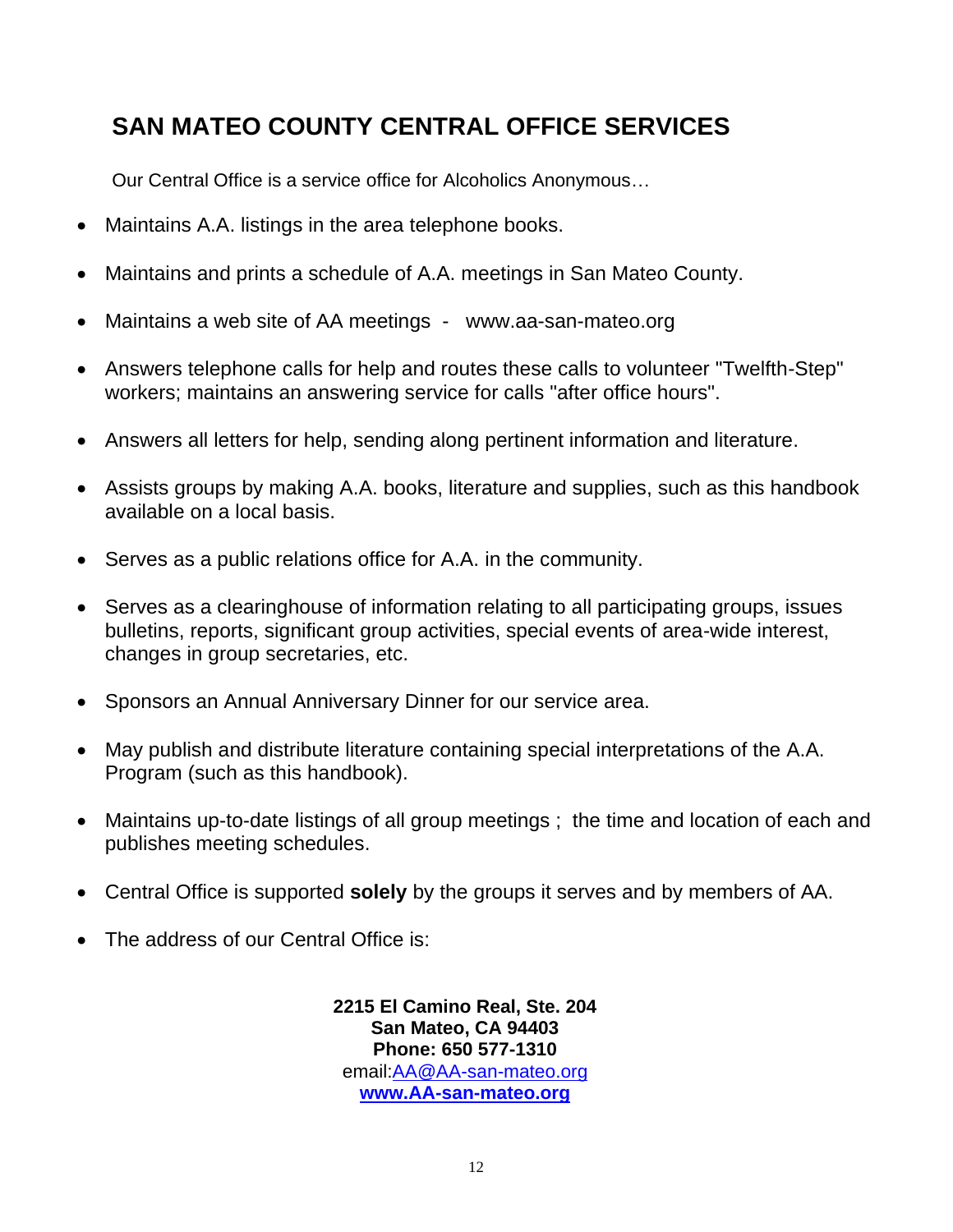## **ANONYMITY**

Always remember: "Anonymity is the spiritual foundation of all our traditions, ever reminding us to place principles before personalities".

A.A. is important. Without it, the alcoholic is lost. Who we are, what we do for a living and where we live is not the important thing. Our primary purpose is "to stay sober and help other alcoholics to achieve sobriety".

### **At the public level**

Personal anonymity is our assurance to the world that none of us will use the A.A. name for personal profit, prestige or power -- and our assurance to the newcomer that his identify will not be revealed.

### **At the private level**

We are asked to respect the anonymity of the other fellow. We should never reveal to others the names of people we meet in A.A. The individuals themselves are the only people who can determine whether or not they want to tell of their association with A.A. A.A. experience has taught that no A.A. need to be anonymous to family, friends or neighbors; disclosure there is usually right and good. But this, of course, is up to the individual involved.

**Special Note:** At open or public meetings, the secretary is requested to remind visitors of the importance of anonymity. Clubs, halfway houses and other institutions and organizations cannot represent themselves as Alcoholics Anonymous since by tradition this is not permitted.

## **WHO "RUNS" A.A.**

A.A. has no "leaders" in the usual meaning of the term. No individual is authorized to speak for A.A. on a local, regional, national or international basis.

A.A. gets things done largely through service committees, and positions of responsibility or authority are filled on a rotating basis.

There are a few paid workers in the fellowship. These are found in the General Service Office in New York and in Area service offices (Central Office) where the burdens of full-time responsibility are too great for volunteer workers.

You are helping "get things done" by taking your turn as secretary of this group.